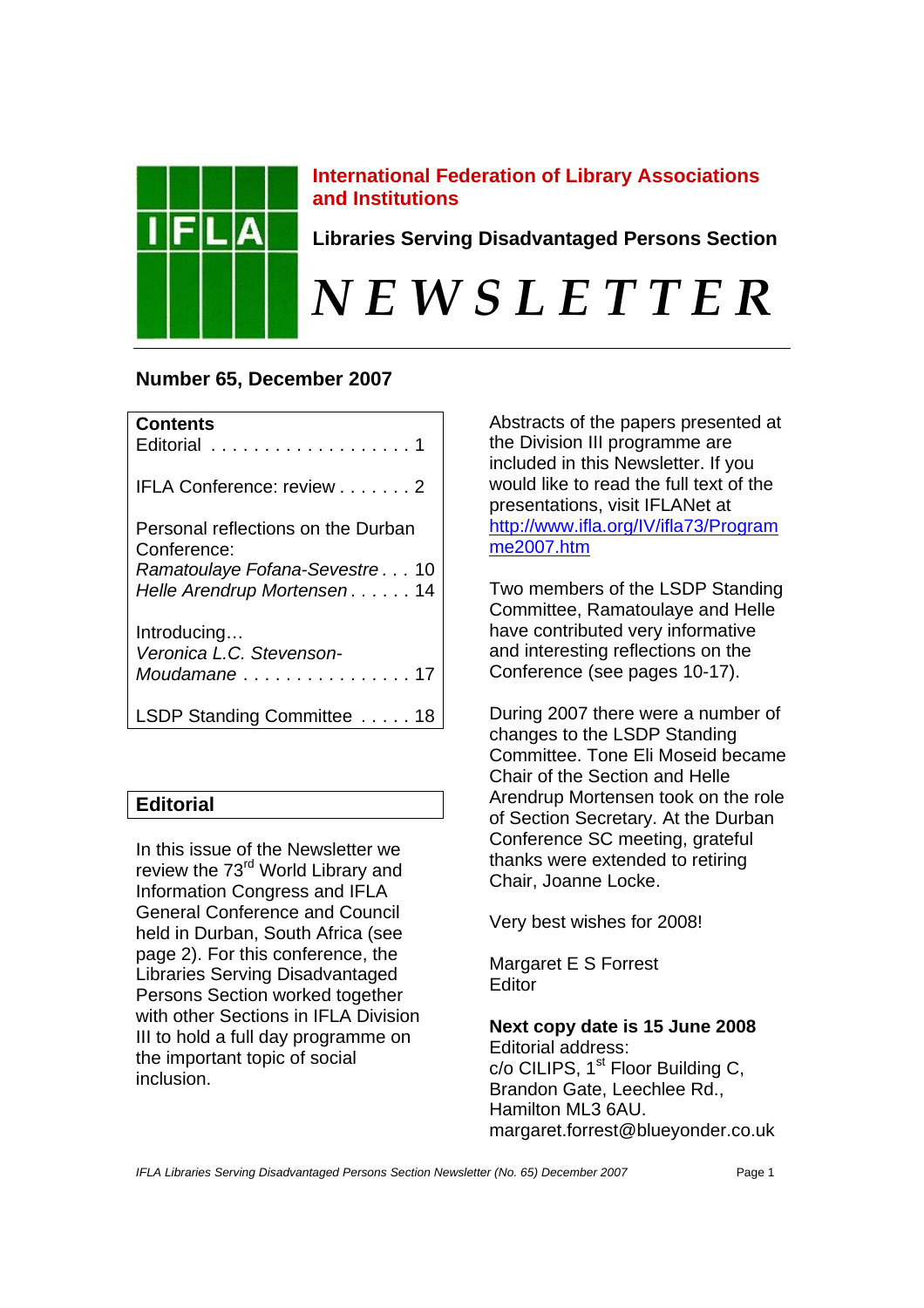# **IFLA Conference Preview**



World Library and Information Congress: 73rd IFI A General **Conference** and Council

*"Libraries for the future: Progress, Development and Partnerships"* 

> 19<sup>th</sup> -23<sup>rd</sup> August 2007, Durban, South Africa

This year the LSDP Section joined up with other Sections in Division III to hold a full day programme at IFLA's General Conference and Council. The title of the Divisional programme was **"Social inclusion: how can public libraries embrace the challenge of reaching out to serve all people in their community?"**

The full text of several of the presentations is available from the IFLA Conference website at http://www.ifla.org/IV/ifla73/Program me2007.htm

The following is an outline of the Divisional programme with links to the papers, where available.

## **Session 1:**

#### **Democracy and social inclusion Us and Them: libraries in the community**

ALEX BYRNE, President of IFLA http://www.ifla.org/IV/ifla73/papers/1 28-Byrne-en.pdf

A theoretical paper: **Public Libraries Addressing Social Inclusion: How we may think...** 

INA FOURIE (University of Pretoria, South Africa)

Abstract: The paper addresses the concepts of social exclusion and social inclusion, as well as a selection of issues on which public librarians could reflect. These include the urgency to ensure social inclusion, its complexity, the spectrum of socially excluded people and the identification of target groups, achieving success, dealing with failure, exploring reasons for non-use of library services, services and initiatives required, research skills and monitoring the subject literature, self-knowledge and further issues for literature surveys and research.

http://www.ifla.org/IV/ifla73/papers/1 28-Fourie-en.pdf

#### **Public Libraries, Spaces for Social Cohesion:**

**Las Bibliotecas Públicas, espacios para la cohesión social. Proximidad e inclusión en las bibliotecas públicas de Barcelona**  JUAN JOSE ARRANZ (Barcelona Public Libraries, Catalonia, Spain)

Abstract: The public libraries are facilities that work on fostering a reduction of social and cultural inequalities that are becoming more and more evident in our urban societies. It is precisely in these urban settings where the strategy of proximity is shown to be efficient in dealing with processes of inclusion, these facilities being, among other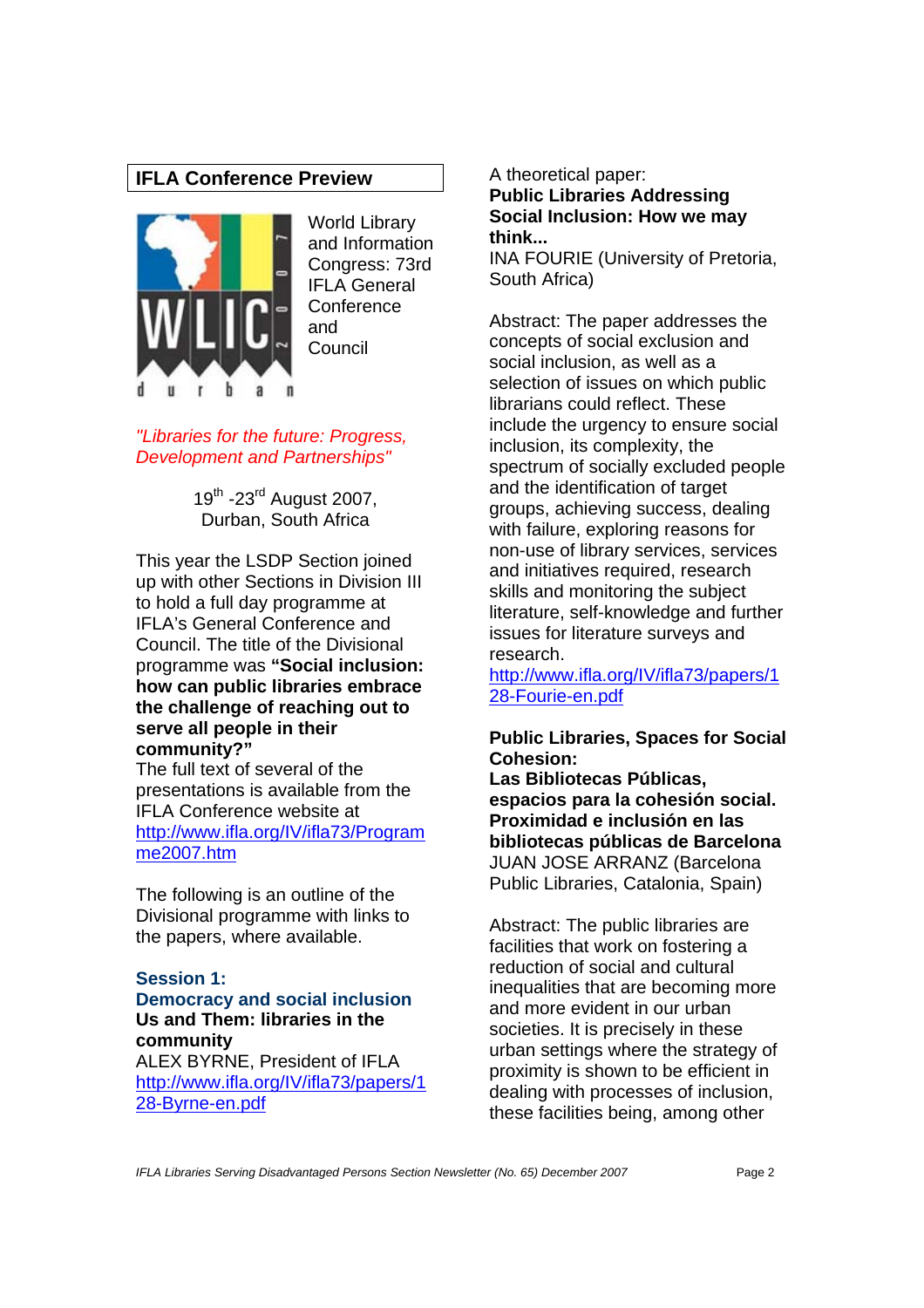public spaces, where these inequalities are very clearly evident. Three programmes carried out in the Libraries of Barcelona will be presented that have as their main aim, among others, to overcome the cultural differences that certain social groups have made visible in our facilities through their use, as citizens who have complete rights to do so.

http://www.ifla.org/IV/ifla73/papers/1 28-Arranz-trans-en.pdf

Best practice within this theme: **A Broad Library with Social Inclusion: Reaching out to Vulnerable Groups in China**  HUANG QUNQING and LI ZHAOCHUN (Yat-Sen Library, Guangdong Province, China)

Abstract: In the developing China, groups of people are facing social exclusion. They are the citizens unemployed or with ill health, laborers with poor skills, teenagers in prisons, residents suffering a disaster, and peasants in remote countryside. As we know that library service is crucial for these vulnerable groups, great efforts have been made in recent years, for example, Sun Yat-sen Library of Guangdong Province has reached out to 48 branches countrywide, becoming a broad public library. Some stories with pictures or video may demonstrate our social inclusion and responsibility.

http://www.ifla.org/IV/ifla73/papers/1 28-Qunging\_Zhaochun-en.pdf

# **I have a Right to Know: Tengo derecho a saber**

ANA MARÍA PINO YÁNEZ (National Library of Congress, Chile) Discussion and questions to speakers

Abstract: Citizen participation is a serious challenge for modern democracies. This especially applies to Chile, which is currently undergoing a process of state modernisation. Citizen participation has been designated as one of the top priorities of this process, and promoting greater social involvement implies fundamental changes in education and comprehensive training of the citizenry. To achieve this, citizens must have access to primary sources of information, such as those available through libraries, one of the neutral and reliable pillars of the educational process. Furthermore, citizens must have access to multiple, multidisciplinary points of view on topics that affect their everyday lives, so that, on the basis of that "listening", they can develop informed opinions that will allow them to engage in dialogue and debate with the authorities, and, through this process, society in general can build the kind of country in which everyone wants to live. http://www.ifla.org/IV/ifla73/papers/1 28-Pino-Yanez-trans-en.pdf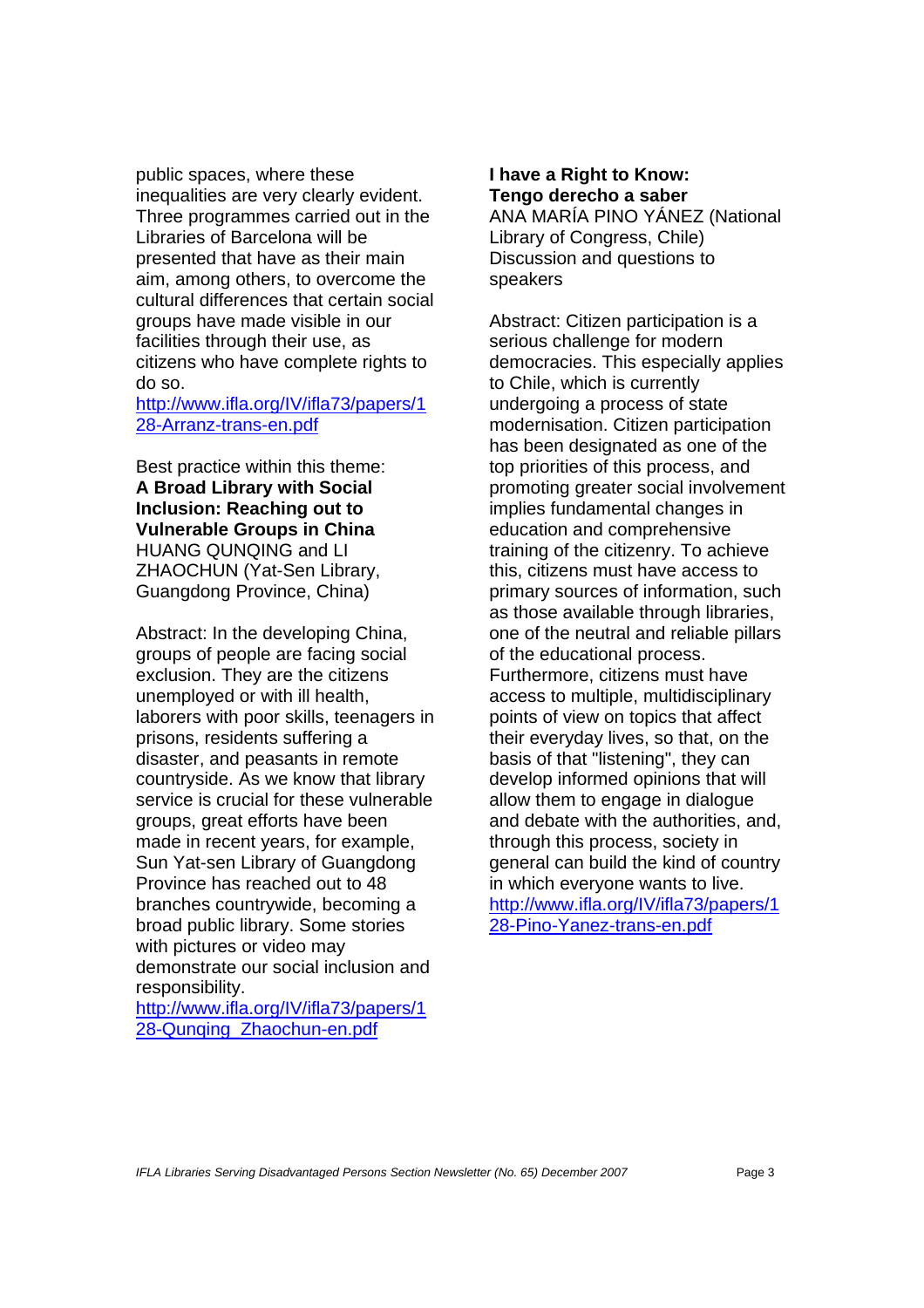#### **Session 2 Bridging the information gap digital inclusion**

**Information Literacy in Practice: engaging public library workers in rural South Africa**  KARIN DE JAGER and MARY NASSIMBENI (Centre for Information Literacy, Department of

LIS, Cape Town, South Africa)

Abstract: Mpumalanga Provincial Library Services offers public library services in a province that is largely rural, and also "new" in the sense that it was created in 1996 after the elections of 1994. Many of the libraries are in isolated areas and have to meet the very diverse needs of their communities. This paper reports on an ongoing information literacy intervention designed for public library workers in this province. The campaign is the first of its kind in Mpumalanga (and South Africa) where public librarians are being given the opportunity to develop their information literacy skills and to apply them in their libraries. The overall goal of the project is to raise awareness of information literacy in the public library service and to establish, in the first instance, the necessary skills of 25 public librarians in Mpumalanga so that they may improve their service delivery and raise the profile of the public library by enskilling library users in a variety of information literacy interventions. This paper discusses the information and training needs that were identified, the campaigns that were constructed, their progress and the outcomes. From the outset, emphasis was placed on the

importance of measuring and evaluating activities throughout their campaigns in order to be able to assess the impact of their interventions. The paper attempts to show what difference even small public libraries with unqualified library workers can make in tackling social exclusion in disadvantaged communities.

http://www.ifla.org/IV/ifla73/papers/1 28-deJager\_Nassimbeni-en.pdf

# **Braving Rapids, winding timbertracks: towards equitable access to information for libraries in Sarawak**

RASHIDAH BINTY BOLHASSAN (Sarawak State Library, Malaysia)

Abstract: How do you "wire" a population of 2.07 million, comprising of 28 ethnic groups, living in pockets of settlements sprawled over a land mass of 124,450 km2? How can you make equitable access to information, where the main means of transportation is by river, and in some parts, with rationed electricity supply? How do you ensure these people are not "information marginalized"? Sarawak, the biggest state in Malaysia, historically known as Land of the Headhunters, vastly geographically challenged, and now known as one of the world's few biodiversity hotspots, embarked on holistic strategies to bring the world of information to her people, across the state. Focusing strongly on collaborative actions, Sarawak State Library strategise action plans to provide ICT infrastructure to all of the 227 network of public libraries throughout the State, adopting library service delivery standards, providing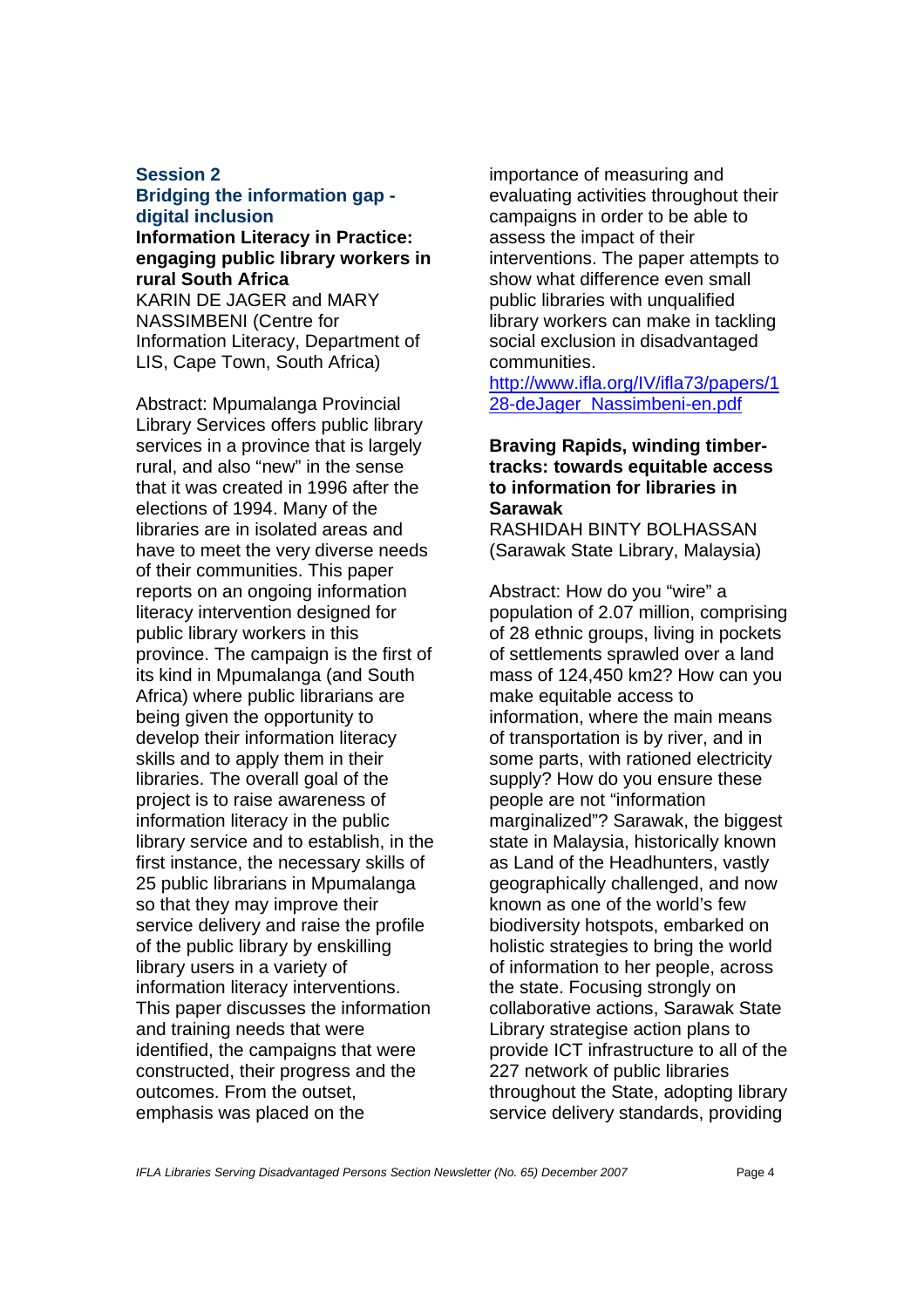human resource development programs for all staff from these libraries, introducing standard information literacy skills, upgrading physical maintenance of the library buildings, amongst others. These efforts are choreographed to ensure sustainability of library services, as well as putting the libraries in the fore as partners in developing Sarawak's knowledge-based society, as well as inclusion efforts for the population challenged by geographical difficulties and distances. This paper aims to share these plans, the collaborative efforts, innovations and the challenges encountered.

http://www.ifla.org/IV/ifla73/papers/1 28-Bolhassan-en.pdf

#### **What is Community Centre, Gallerup?**

LONE HEDELUND(Arhus Public Library, Denmark)

Abstract: Gellerup Library is in the process of transforming into a Community Centre based on knowledge management. Danish public libraries are increasingly adopting a more proactive and outreaching role in developing local communities in co-operation with other local institutions and private organisations and networks. Especially in so-called exposed communities and housing sectors the libraries are striving to become a knowledge resource intended at supporting for instance ethnic minorities in dealing with their specific situation, competence development and integration in the Danish society. One of the most fundamental democratic principles is the individual's right to equal and free access to information and knowledge. The idea of enquiring and enlightened citizens being a prerequisite for a well-functioning democracy goes back a long way. The main focus is on women and children.

http://www.ifla.org/IV/ifla73/papers/1 28-Hedelund-en.pdf

# **Serving Patrons in Their Language, Not Just Ours**

PAUL S. ULRICH (Berlin Central and Regional Library, Germany) and SUSAN MCGLAMERY (Cooperative Services, OCLC)

Abstract: Communities around the world are becoming more diverse in the services they offer, especially as the world economy globalizes. One aspect of library services which only recently has been addressed is the problem of language as a barrier between the library and potential users. By taking advantage of new Internet-based technologies and the possibilities which international networking offers, libraries now have the opportunity to create services more attuned to the increased needs of users and thereby better serve a multicultural, multilingual community – even if the local library itself is unable to have a staff with fluency for all the languages that are represented in their local – and virtual – community. By utilizing appropriate virtual reference software and partnering with other libraries around the world, a local library can better meet the needs – both content and language – of all its potential library users, regardless of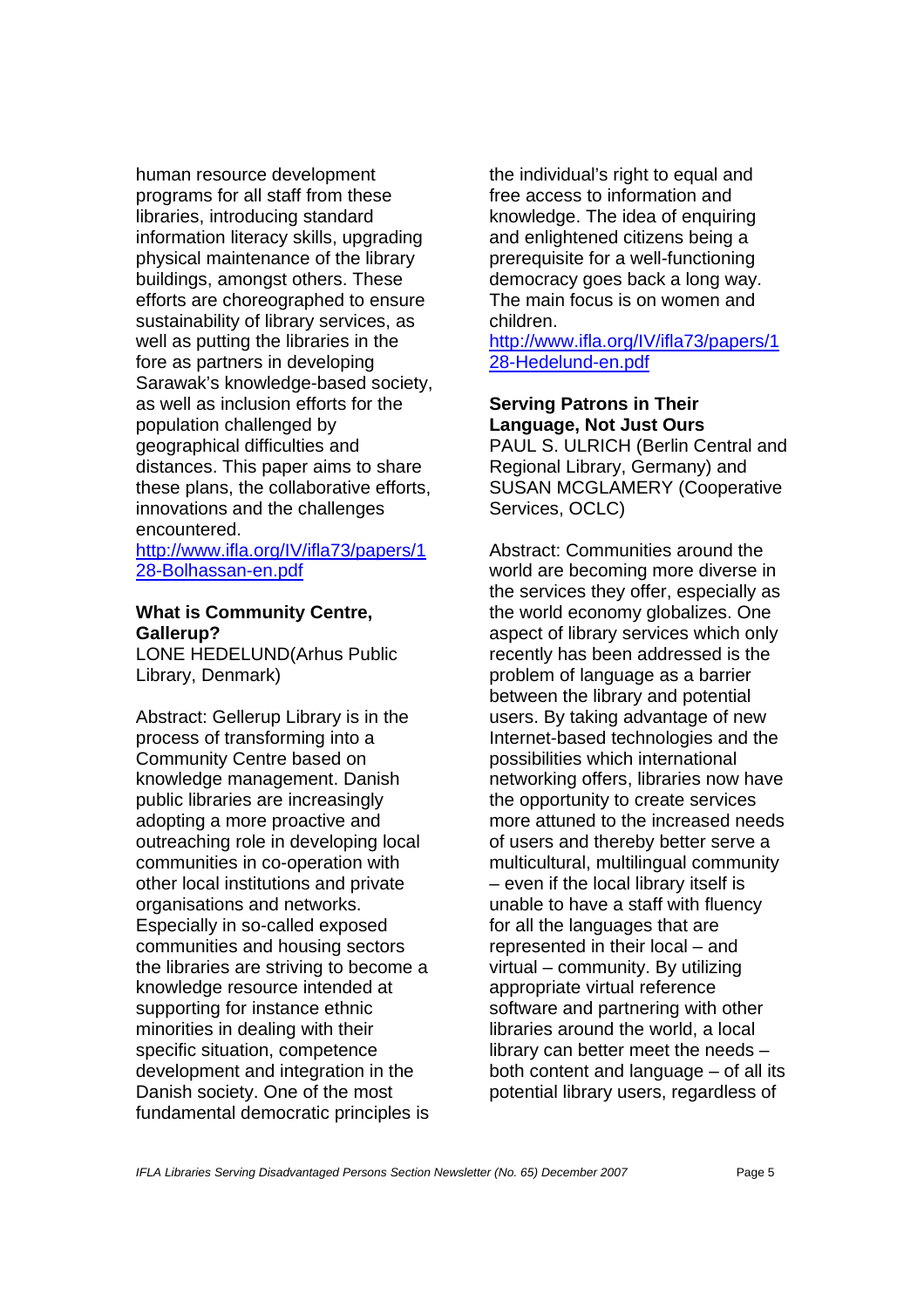the languages they feel comfortable using.

Two models of providing reference assistance to a linguistically diverse community are used as an illustration of what such services can entail. In both models, libraries offer multilingual reference services without hiring additional staff. http://www.ifla.org/IV/ifla73/papers/1 28-McGlamery\_Ulrich-en.pdf

#### **Session 3 The Right to Read**

**Babies Guidelines - A presentation of the Guidelines for Services to Babies and Toddlers**  IVANKA STRICEVIC (Zagreb City Libraries, Croatia) and KATHY EAST (Wood County District Public Library, Bowling Green, USA)

Abstract: IFLA's Libraries for Children and Young Adult Section published Guidelines for Children's Libraries Services in 2003. The enthusiastic reception of this document, motivated all of the sections of Division III to cooperate in publishing *Guidelines for Library Services to Babies and Toddlers* in 2007. Research related to the importance of literacy experiences for children from birth to age 3 served as the premise for public libraries in particular, to recognize their ability to provide quality materials, programs and services for this young audience, along with their parents and caregivers. Linking the brain development information with the elements of a lapsit storytime demonstrates the vital role librarians can play in developing literacy skills and "raising readers." The Guidelines themselves are

introduced along with the Checklist and Best Practices sections. http://www.ifla.org/IV/ifla73/papers/1 28-Stricevic\_East-en.pdf

# **Libraries respond to children in need: Two Model Programs**  PAT MULLER (County of Henrico Public Library, Richmond, USA) and BARBARA GENCO (Brooklyn Public Library, Brooklyn, USA)

Abstract: This paper will examine two innovative programs to bring library services and literacy to children in developing countries. The Lubuto Project is building libraries for children of the streets who have been orphaned by AIDS, or are homeless for other reasons. the Lubuto Project provides a safe haven from the streets where children can read and learn and take part in cultural experiences. Room to Read is a multi-faceted program that includes building and furnishing libraries, schools, publishing children's books in local languages, and providing computers. http://www.ifla.org/IV/ifla73/papers/1 28-Genco\_Muller-en.pdf

# **Minority Group in a School Library**

SILVA NOVLJAN (National and University Library, Slovenia)

Abstract: Pleasure in reading and reading comprehension are important for reading, and library is a good assistance for both. With its stock and methods of work, library has a positive impact on reading development, especially by supporting pupils' autonomy in choosing books for reading. For this reason, the information literacy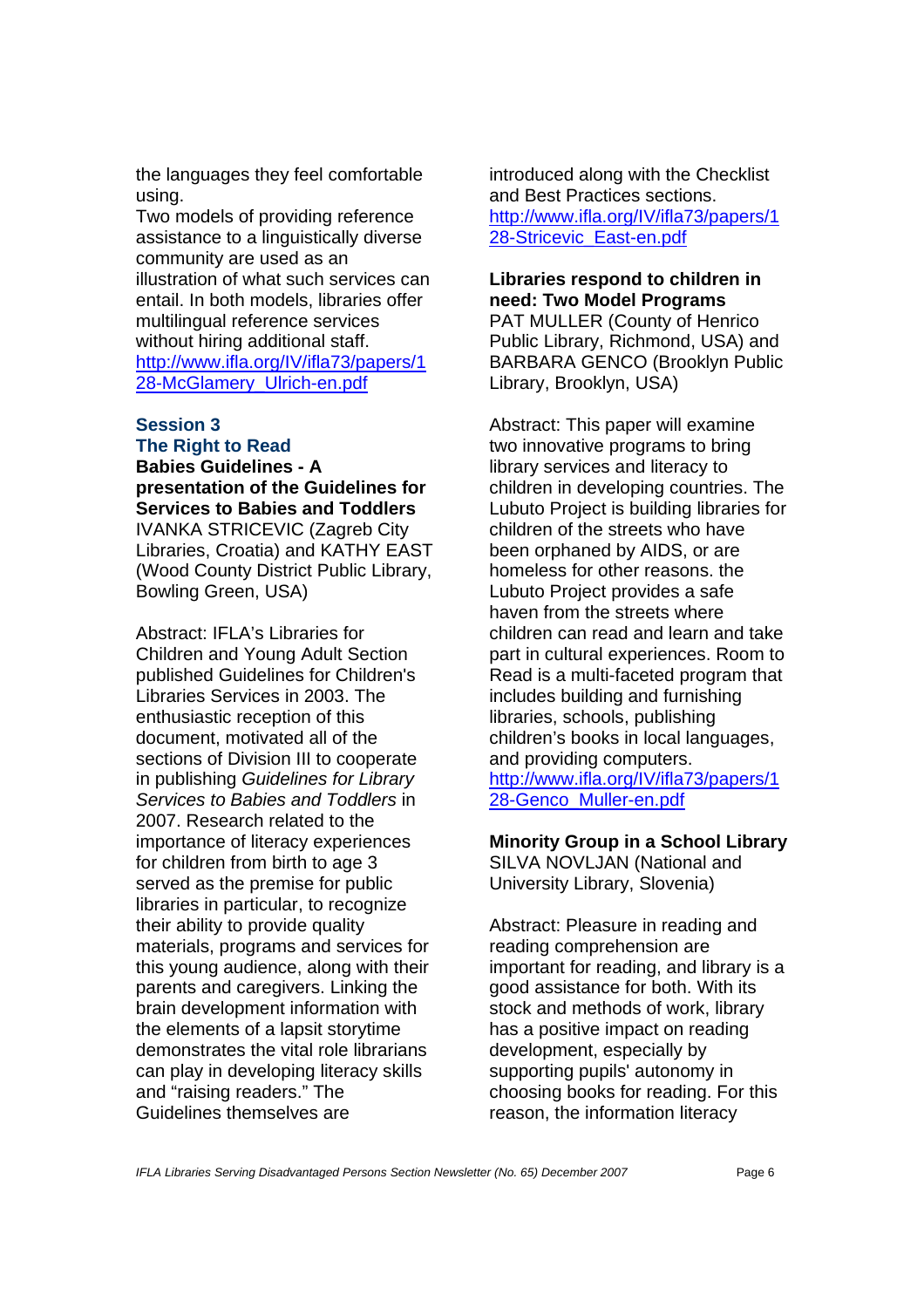programme has been incorporated into the Slovene standards for school libraries. The paper shows how a school library accomplishes its mission of free access to library material for children. Usually, ethnic minorities are the touchstones for libraries regarding the fulfilment of the principle of free choice of information. Therefore, the effectiveness of information literacy programme has been surveyed in the area where the Roma nationality lives.

In Slovenia, the Roma children are integrated into the regular education system by attending kindergartens and schools in the Slovene language. In some areas, special adapted programmes of education are carried out in certain schools. The author presents the project: Education for a Book - specific school library services for Roma pupils. Through the information literacy programme, they were provided additional lessons carried out by a special method. With the help of adequate methods, including fairy tale hours, playing hours etc., the librarian can change pupils' relationship to the library and teach them how to handle books and other material, and develop their confidence.

http://www.ifla.org/IV/ifla73/papers/1 28-Novljan-en.pdf

#### **Paired Reading - encouraging reading for pleasure at farm schools through peer tutoring in the Greater Tzaneen area**  CHRISTINE NEL (Greater Tzaneen Library Services, South Africa)

Abstract: In the Greater Tzaneen area, the Tzaneen Library and some local high schools are reaching out to farm schools with Paired Reading, which aims to improve reading skills and to encourage reading for pleasure.

Paired Reading enable children to read texts of greater difficulty than they would be able to read independently. A high school learner (the tutor), reads a picture book together with a primary school learner (the reader). They read out loud together, until the reader has the confidence to read by himself. Paired Reading between the Inzana Farm School and Merensky High School is described.

The project is successful beyond expectation, and continues to be popular with learners from both schools more than a year after it was initiated. Apart from improved reading skills and love of reading, it has had a positive social impact on all participants.

http://www.ifla.org/IV/ifla73/papers/1 28-Nel-en.pdf

# **Public Libraries and their Communities: South Australia reads**

TERESA BROOK (Public Library Services, The State Library of South Australia)

Abstract: This paper considers three projects based in South Australia, The Little Big Book Club, The Premiers Reading Challenge and The Big Book Club which provide an opportunity for South Australians to engage in reading and literacy programs at any age, anywhere. The successes of the projects have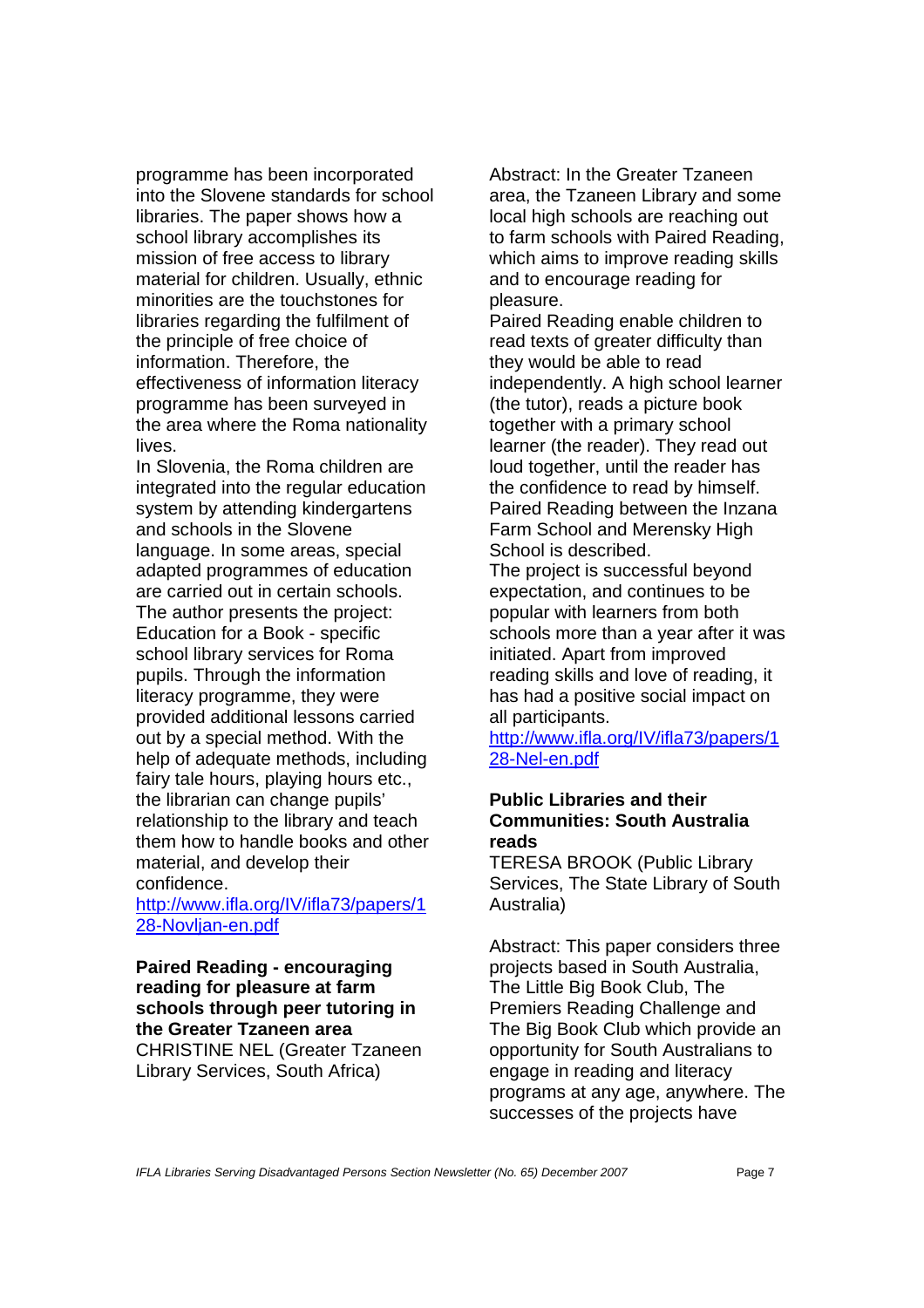paved the way for future endeavours such as The Vegemite Little Aussie Reader and Picture Book to Performance. And therefore continues to promote to all South Australians including funders and policy makers that libraries play an essential role in the building of social capital as well as promoting a socially inclusive community http://www.ifla.org/IV/ifla73/papers/1 28-Brook-en.pdf

# **Session 4 Libraries for All**

**Cultural presentation: Libraries, Indigenous Peoples, Identity & Inclusion** EDGARDO DIEGO CIVALLERO (National University of Córdoba, Córdoba, Argentina)

Abstract: Indigenous people represent a demographic majority – as well as a social minority- in Latin America. They form the basis for the cultural diversity of the continent, a diversity made up by hundreds of different languages, customs, religions, literatures and oral traditions. Hardly included in social development –even if they have achieved a great success in several of their struggles- these human groups have been discriminated and left behind by almost every government. Their losses include their mother tongues as well as much of their original culture. And, since they have always transmitted their memories through oral tradition, their history is also being lost. Library services for aboriginal populations are scarcely developed in Latin America, though several interesting proposals exist. Among these ones,

the author's work in NE Argentina included the development of sound collections in little libraries placed at schools, inside native communities. These collections recovered oral tradition and connected it with the curriculum of the school. By means of this recorded material and its full transcription, both in their mother tongue and in Spanish, an important part of the community's cultural heritage was saved from oblivion and was employed –using the original language- for bilingual intercultural education. Other services –such as "living books" were also implemented in order to revitalize ancient information channels.

Through these kinds of services, libraries can recover vanishing identities and support them in order to push indigenous people to believe in themselves, forgetting social exclusion. And by supporting education –for adults as well as for children- libraries can avoid the perpetuation of ignorance and misinformation, a misinformation that have kept aboriginal communities in the shade for centuries. The conference presents a summary of the author's experiences and ideas about indigenous libraries, as well as a brief panorama of this kind of work in other parts of Latin America. http://www.ifla.org/IV/ifla73/papers/1 28-Civallero-trans-en.pdf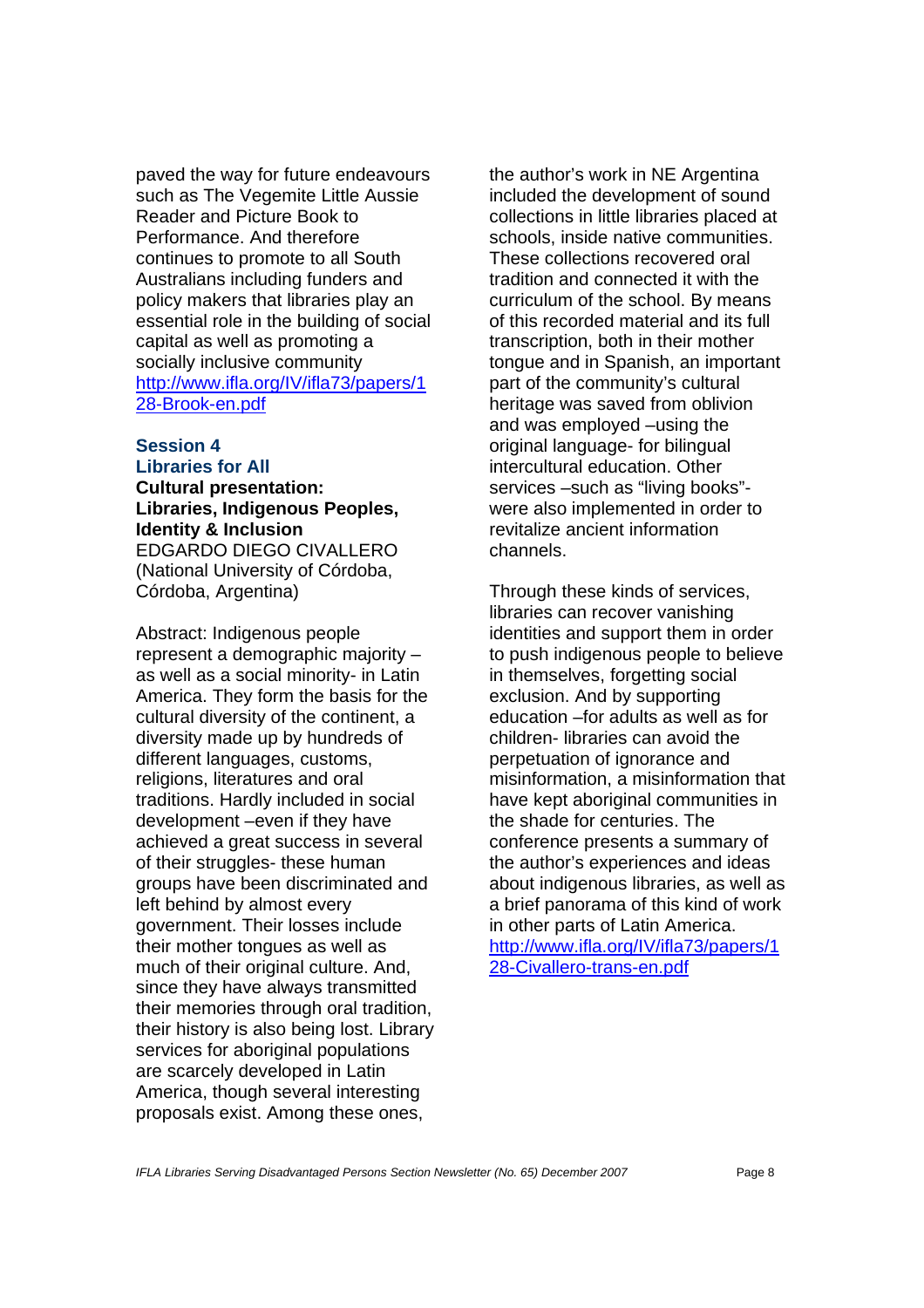# **Copyright and copyleft: Intellectual property rights in a socially responsible and culturally diverse world**

JAMES HENRI (Faculty of Education Hong Kong and Sandra Lee Instructor, Faculty of Education, British Columbia, Canada (No abstract available)

#### **Cooperation for Better Libraries**

ANNA-BIRGITTA ERIKSSON (Rinkeby, Stockholm, Sweden)

Abstract: In Sweden, most children come to the library with their parents and/or with their preschool or school classes. The preschool services are well developed. However, school children need a more elaborated service than the public library can give, a service that should be provided by a school library. To be successful the school library needs to cooperate with others, and I give some examples of what such cooperation can consist in. School libraries work in very close contact with its users and get much knowledge about their reading activities, their difficulties and their progress, a knowledge that is interesting also to the public library for the development of its services. The public library has a stock that it is interesting for the school library http://www.ifla.org/IV/ifla73/papers/1 28-Eriksson-en.pdf

# **Task Force Team for the establishment of the National Support Center for Library Services to People with Disabilities**

YOUNG SOOK LEE (The National Library of Korea, Korea)

Abstract: A new Library Act was announced officially on 4th October 2006 in Korea. One of the notable points of the Act was the establishment of the National Library Support Center for the Disabled (NLSCD) under the National Library of Korea. The NLSCD will actively support general libraries to integrate people with disabilities into mainstream library services. The purpose of the establishment of the NLSCD is to minimize the information gap between Information Alienated Class and non- Information Alienated Class and to include people with disabilities into mainstream society. This paper focuses on the background of the NLSCD and the major activities. http://www.ifla.org/IV/ifla73/papers/1 28-Lee-en.pdf

# **From Caterpillar to Butterfly: Mobile book boxes in Rural Communities**  JUNE BAATJES (South Africa)

Abstract: At the time of the IFLA World Library Conference in Berlin 2003 I was acting chair of the Mobile Libraries Section when we received proposals to help with an idea for supplying books to rural African communities.

There were about four different ideas but the universal favourite was dubbed the "Caterpillar Project" as it envisaged using a folding box shelf system to transport books to isolated communities.

The term "Caterpillar Project" was coined from an existing project in Kenya. Sam Culphe and June Baatjes worked together on the project, which was tested in the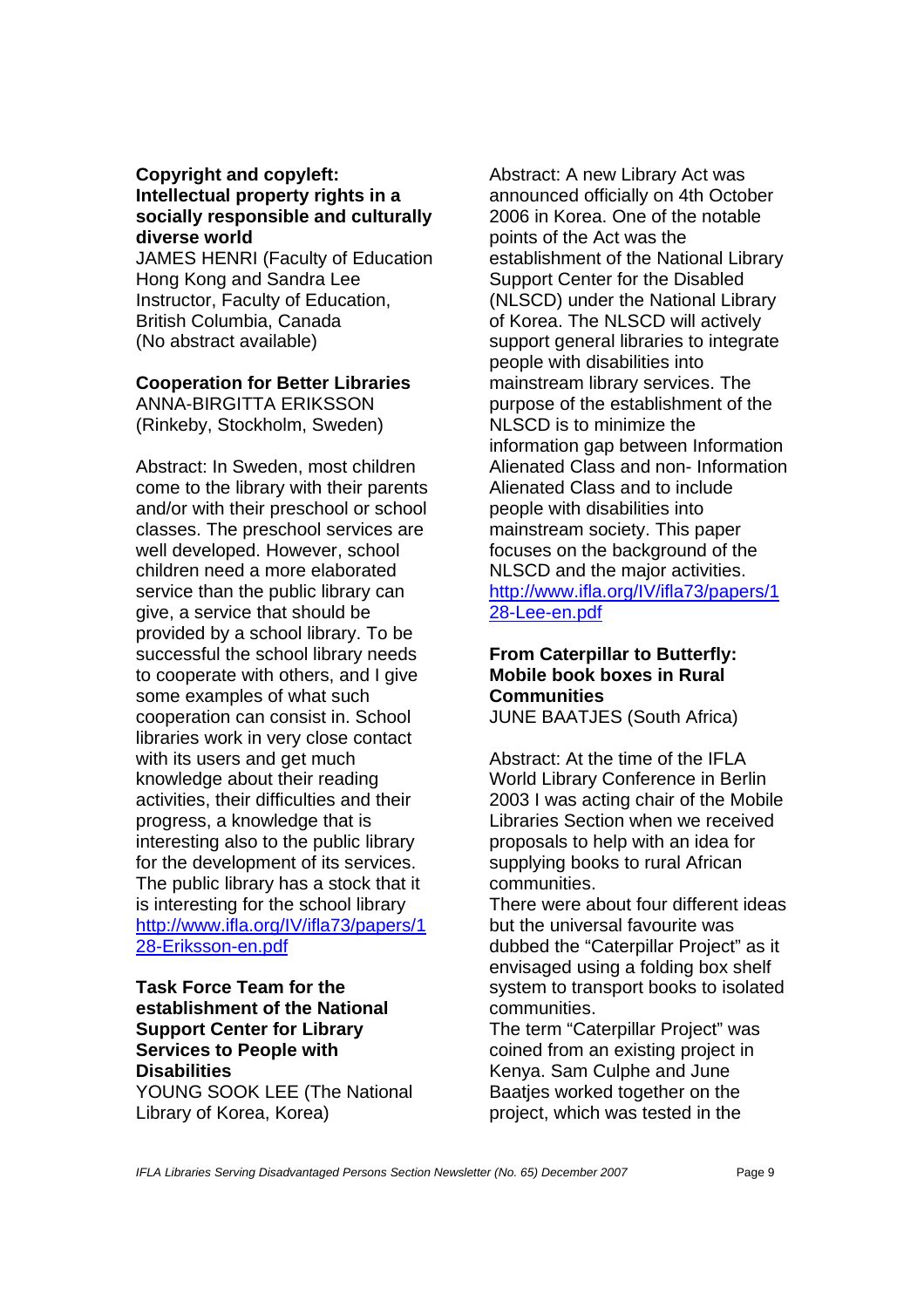North (Kenya) and South (rural South Africa) areas of Africa. As a result, a small sub-group was formed for the project and a bid made for IFLA funding to do a pilot scheme. The project group consisted of myself from the UK, Ruth Ornholt from Norway and June Baatjes from South Africa. This paper describes this project.

http://www.ifla.org/IV/ifla73/papers/1 28-Stringer-en.pdf

#### oooOooo

# **Personal Reflections on the IFLA Conference in Durban**

#### **Ramatoulaye Fofana-Sevestre**

Bpi- Mission lecture et handicap Paris, France

*(This reflection is followed by a translation in English)* 

J'avais déjà eu la chance de participer à un congrès de l'IFLA en 2005 à Oslo et même si j'en ai gardé un excellent souvenir, je dois bien avouer que je m'étais sentie un peu submergée par l'ampleur de cette manifestation. Mal préparée, ayant une connaissance très moyenne du fonctionnement de cette institution et de ce que l'on attendait de moi en tant que membre du comité permanent de la section des bibliothèques servant les personnes désavantagées (LSDP), je n'avais pas su profiter pleinement de cette opportunité.

Avant de me rendre à Durban le 16 août 2007, j'avais donc pris soin d'établir la liste de mes priorités :

- 1- Suivre la question des publics désavantagés dans l'ensemble de la conférence
- 2- Renforcer mes compétences de jeune professionnelle en suivant les travaux liés au management des bibliothèques et à la maîtrise de l'information
- 3- Une plus grande implication dans les travaux de la section

J'ai donc essayé, à partir de ces éléments, de construire un programme qui me permettrait à la fois de suivre un maximum de communication en rapport avec mes centres d'intérêt, de profiter des évènements sociaux proposés pendant la semaine et de rencontrer de nouveaux collègues du monde entier.

Et ce ne fut pas chose facile ! En effet, cette conférence organisée en Afrique du Sud, a eu à cœur de mettre au point un programme capable de faire écho à la réalité sociale, économique et politique du pays hôte. La diversité des publics et le multiculturalisme, le droit à l'information pour tous, le rôle des femmes, la lutte contre les inégalités étaient à l'honneur et de ce fait, les publics « désavantagés » étaient plutôt bien représentés dans les différentes communications. Ainsi, Albie Sachs, dont l'intervention lors de la cérémonie d'ouverture restera, j'en suis sûre, gravée dans tous les esprits a le premier rendu hommage et dédié sa conférence au bibliothécaire de prison qui par le biais des livres qu'il lui apportait durant son incarcération lui a permis de garder foi dans l'humanité ! Voilà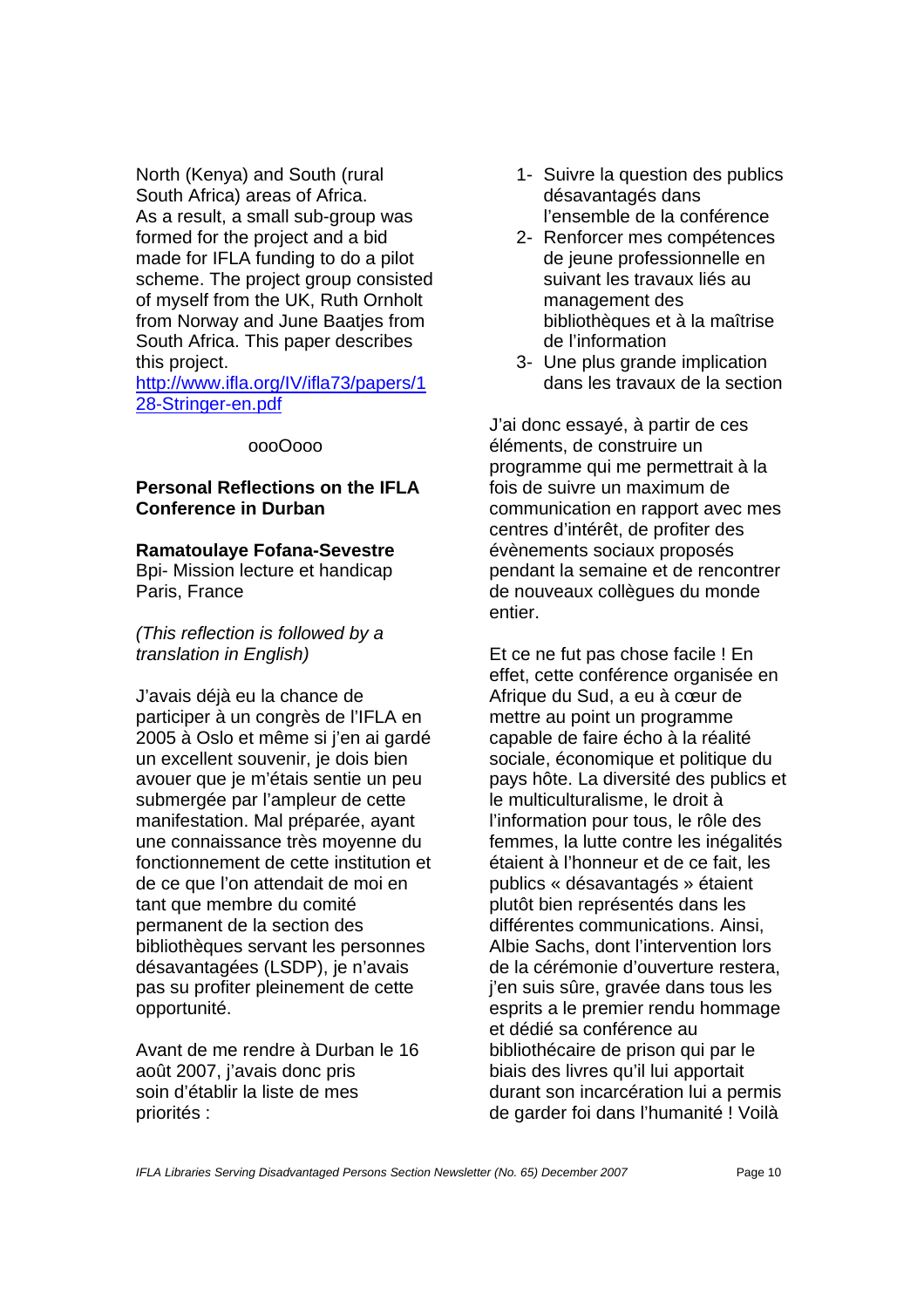qui donnait le ton et promettait une bien belle conférence !



LSDP Standing Committee

Au-delà des réunions de travail de la section LSDP, la session commune des sections lecture, bibliothèques publiques et bibliothèques scolaires et centre de documentation été particulièrement riche en retours d'expérience d'accueil des publics désavantagés.

J'ai ainsi suivi avec beaucoup d'intérêt l'intervention de collègues finlandais sur le partenariat avec une association d'adultes dyslexiques et la mise en place d'un « dyslexia service point » dans la bibliothèque. Dans cet espace public neutre, les usagers dyslexiques et leur entourage peuvent trouver des informations sur le handicap, des livres audio, des documents faciles à lire et des logiciels adaptés. Des volontaires de l'association se relaient également pour accompagner les usagers dans leurs diverses démarches de lecture et ça marche : le public est au rendezvous et la bibliothèques manque même de volontaires !

Lors de cette session, il a également été question de bibliothérapie auprès de jeunes enfants dans un centre de

soins à Cuba comme alternative à la psychiatrie pour rétablir la communication avec certains enfants : cette thématique qui est au cour des activités de la section LSDP a trouvé ici une très belle illustration et a permis de souligner le rôle social de la bibliothèque dans le contexte hospitalier : c'est bien un lieu de contact, de parole et de re-création de lien avec la famille et l'école. Bien sûr la journée de la Division III intitulée « Inclusion sociale : comment les bibliothèques peuventelles relever le défi d'étendre leurs services à tous les membres de la communauté ? », fut elle aussi ponctuée d'intervention d'une très grande qualité.

Hormis la présentation de Young Sook Lee « intégrer les personnes handicapées dans l'offre traditionnel des services de bibliothèques » et sa présentation du Centre de ressources pour les handicapés de la Bibliothèque nationale de Corée, e retiendrais particulièrement celle de notre collègue de Malaisie dont le titre suffit à évoquer la question de l'éloignement naturel de populations de certaines régions du monde avec les infrastructures de bibliothèque: « Braver les rapides et les pistes sinueuses : pour un accès équitable à l'information dans les bibliothèques du Sarawak ». Comment donc rendre équitable l'accès à l'information, quand le principal moyen de transport est par voie d'eau, et quand l'électricité est rationnée dans certaines zones ? Comment faire en sorte que ces populations ne deviennent pas des « marginaux de l'information » ? En développant des moyens alternatifs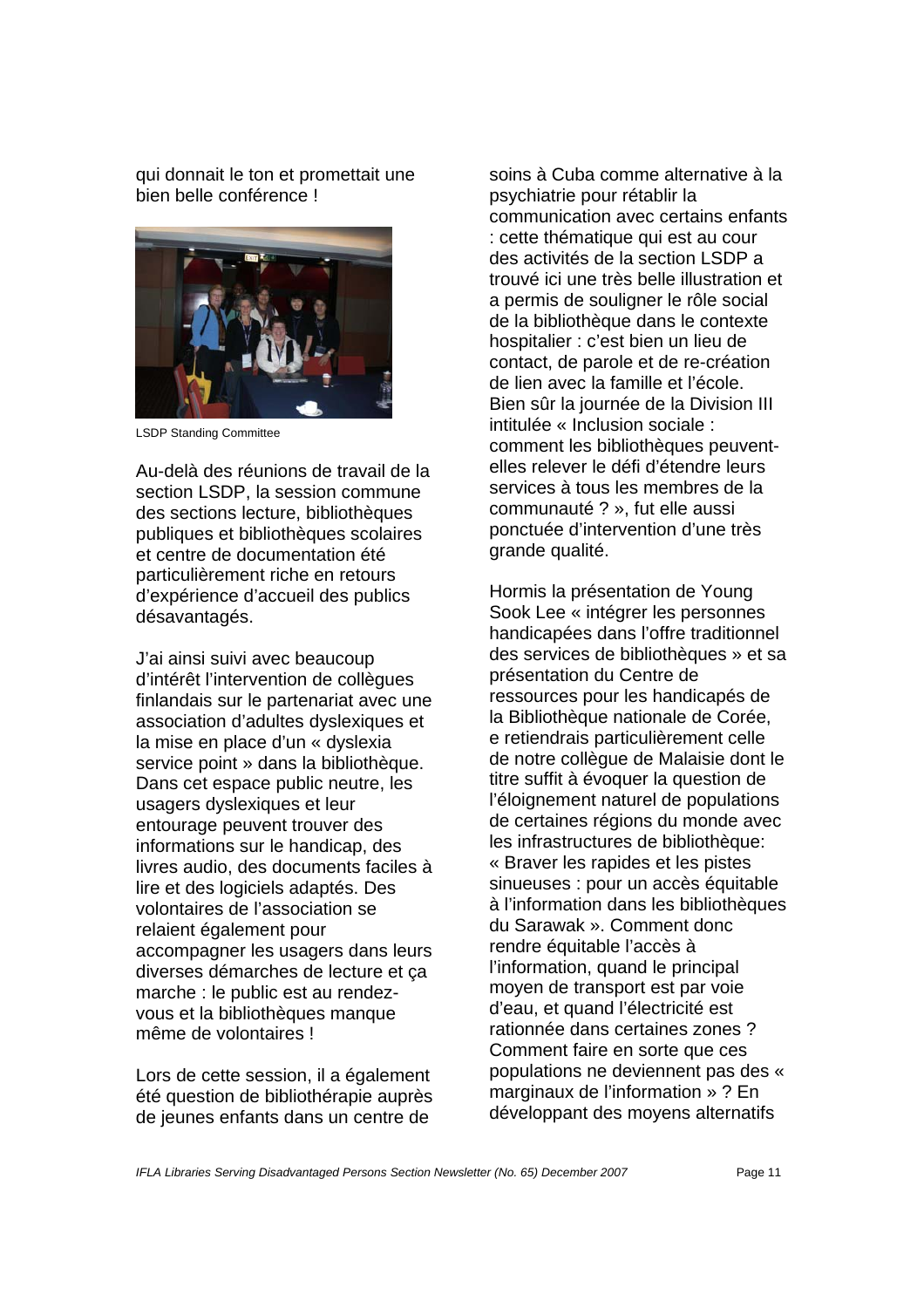d'approvisionnement en énergie (des panneaux solaires par exemple), en mettant en place des systèmes de bateau-bibliothèque comme d'autres ont des bibliobus, bref en faisant preuve d'imagination et en refusant d'économiser ses efforts ! Je vous invite donc à lire l'ensemble des communications de cette journée : elle eu pour moi, un effet véritablement régénérant.

Enfin, le programme commun proposé par les sections des bibliothèques pour aveugles et les bibliothèques pour enfants et jeunes adultes était lui aussi très enrichissant : j'ai surtout apprécié les interventions des collègues suédois (Les livres illustrés accessibles aux enfants aveugles et malvoyants ) et anglais (création d'une collection de prêts de livres avec illustrations tactiles pour jeunes enfants avec handicap visuel) autour du livre tactile et de son intérêt pour familiariser les enfants déficients visuels avec l'objet livre et permettre à des parents aveugles d'enfants voyants de leur lire les mêmes histoires que celles qu'on lit aux autres enfants.

La chasse aux nouvelles idées a donc été plutôt bonne à Durban cette année ! Ce congrès fut aussi pour moi l'occasion de faire de belles rencontres avec les collègues nord australiens notamment qui ont remporté le prix de la fondation Bill et Melinda Gates en récompense de leur travail auprès des populations aborigènes : j'espère seulement que ma prochaine conférence sera au moins aussi réussie que celle-ci…

# [English translation]

*The first time I attended an IFLA Conference was in 2005 in Oslo, and I must confess that I felt a bit overwhelmed by the magnitude of this event. Poorly prepared with a very little knowledge of the functioning of this institution and what was expected of me as a member of the Standing Committee of the Section of libraries serving the disadvantaged (LSDP), I was not able to take advantage fully of this opportunity.* 

*Before I get to Durban on August 16, 2007, I had therefore been careful to list my priorities:* 

*1 – Focus on the issue of social inclusion during the conference 2 - Strengthen my skills as a young professional following the work associated with the management of libraries and information literacy 3 – Become more involved in the work of the section* 

*So with these points in mind,I tried, to select papers to attend that would allow me to follow up on papers related to my field of interest, enjoy social events offered during the week and meet new colleagues around the world.* 

*And it was not easy! Indeed, the conference held in South Africa was very much concerned with the social, economic and political life of the host country. The diversity of public and multiculturalism, the right to information for all, the role of women, the fight against inequality were in the spotlight and as a result, "disadvantaged persons" were fairly*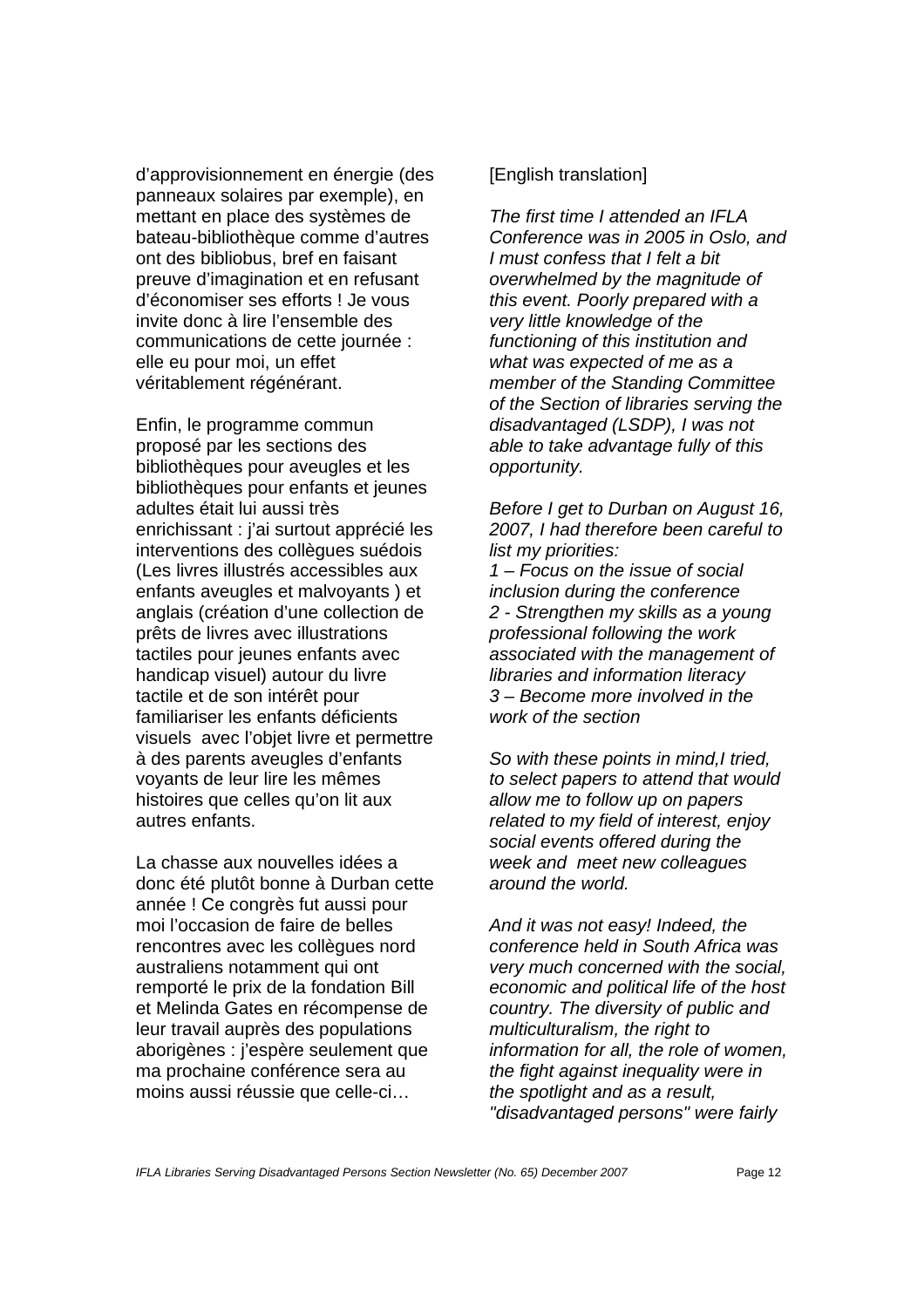*well represented in the various presentations . Albie Sachs, whose speech at the opening ceremony made a great impression on many, paid tribute to and dedicated his lecture to the prison librarian who, through books, enabled him to keep his faith in humanity during his incarceration! This opening speech set the tone for a wonderful conference!* 

*In addition to the Standing Committee meetings of the LSDP section, the joint session of the reading sections, public libraries and school libraries and documentation centre was excellent. I learned with great interest the intervention of Finnish colleagues in partnership with an association of dyslexic adults and the establishment of a "service point" for dyslexia in the library. In this public space, dyslexic users and their caregivers can find information about disability, audio books, documents easy to read and suitable software. Volunteers of the association also are working to assist users in their various approaches to reading. The session also included a paper on reading with young children in a care centre in Cuba as an alternative to psychiatric treatment to improve communication with some children.* 

*The Division III session entitled "Social Inclusion: how libraries can meet the challenge to extend their services to all members of the community?" also included papers of a very high quality. In addition to the presentation by Young Sook Lee on integrating people with disabilities into traditional library services and* 

*introducing the Resource Center for the Disabled of the National Library of Korea, I also enjoyed the thoughtprovoking paper from Malaysia: "Challenging the rapids and the winding timber tracks: for equitable access to information in libraries Sarawak." How is it possible to make access to information equitable when the main means of transport is by way of water, and when the electricity is rationed in some areas? How do we ensure that these people do not become "information poor"? By developing alternative energy supplies (solar panels, for example), by putting in place boat libraries as others have libraries in buildings, using our imagination and refusing to be defeated! I invite you to read all the communications that day: it was for me, a truly inspiring event.* 

*Finally, the joint programme proposed by sections of libraries for the blind and libraries for children and young adults was also very rewarding: I especially appreciated the Swedish colleagues paper on illustrated books accessible to blind and visually impaired children and the English presentation on the creation of a collection of books with tactile illustrations for young children with visual impairments and how this can allow parents of blind children to read and enjoy stories together.* 

*My hunt for new ideas has been pretty good in Durban this year! The conference was also an occasion for me to meet with colleagues including ther person from northern Australia who won the Bill & Melinda Gates Foundation in recognition of their work with Aboriginal peoples: I can*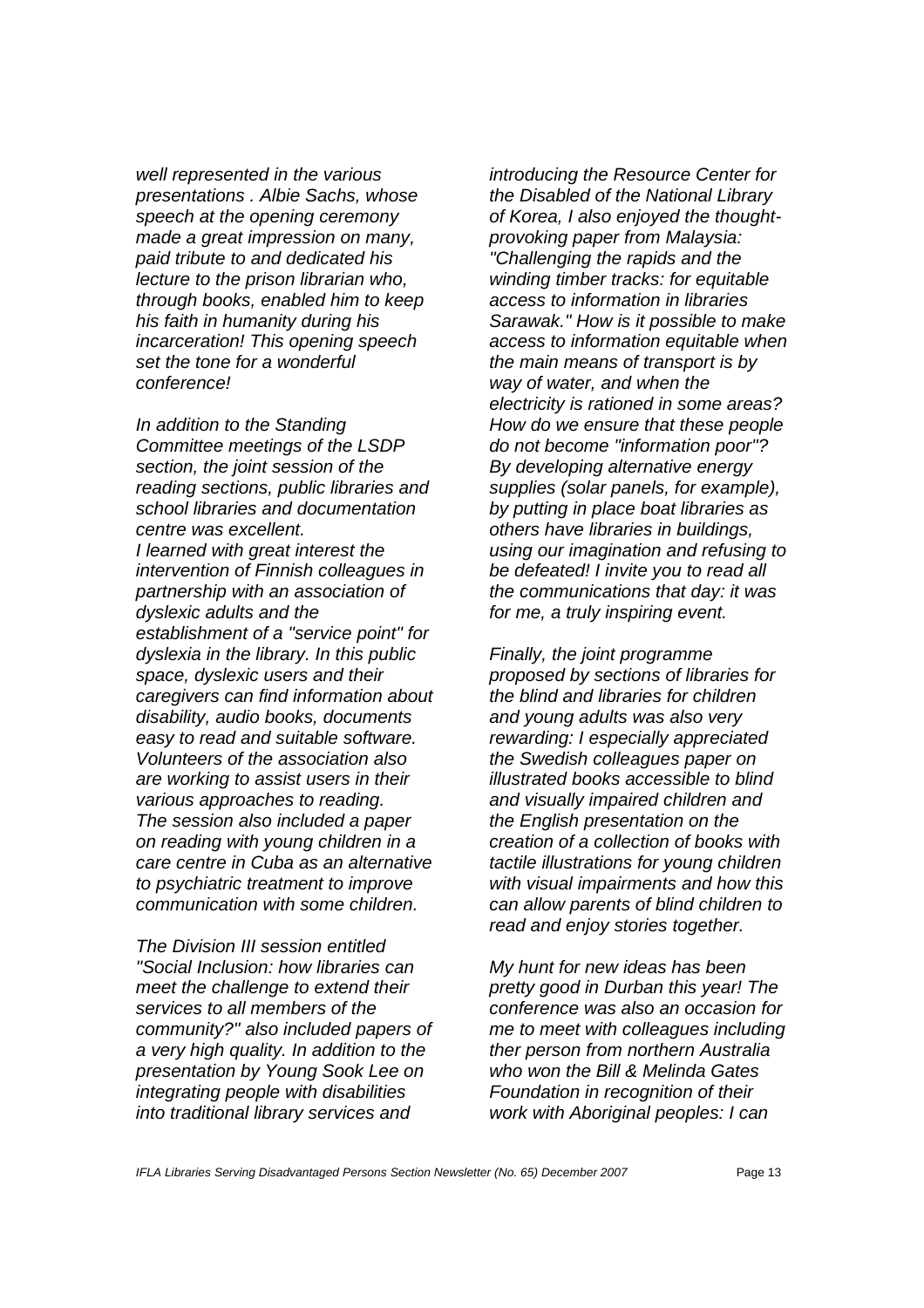*only wish that my next conference will be at least as successful as it.* 

#### oooOooo

#### **Further Reflections on the IFLA Conference in Durban**

## **A Visible Division Also This Year!**

**Helle Arendrup Mortensen,** Lyngby-Taarbaek Public Library, Denmark Secretary of the LSDP Section

Sponsored by two Danish library funds I attended the IFLA conference in Durban in 2007. In this article I will share my impressions from some of the presentations and give a description of the Division Day: Social Inclusion.

One of the highlights at the opening ceremony was *Justice Albie Sachs*. He talked about his long fight against apartheid and his years in prison. He gave a very touching description of, how much it meant to him, when, after several weeks in prison, he was allowed to read books and about his first meeting with the prison librarian.

*Towards the Participating Patron* was one of the catchy headlines from the presentation: *The new entrance to the library: effectiveness and use of the library web-site.* How do you visualize the library users and their thoughts about the library on the webpage? (Presentation no.74).

ALA (American Library Association) presented *"@ Your Library", a campaign for the World's Libraries* that can help you promote libraries in your country. The campaign is cosponsored by IFLA. There are a lot of good ideas and slogans ready for use. The following slogan is an example on how you can focus on e.g. different disabilities: "Deaf Awareness begins @ your library". You can read more on the website: *http://www.ala.org/ala/pio/campaign/ campaignamericas.htm*. About 30 countries and regions are already participating in the campaign. (Presentation no. 86).

As a newly elected secretary I also had to attend other meetings e.g. *Officers Training Session.* (Presentation no.100). We were given some good advice on how to recruit new members for our sections. It was suggested that we cooperated with other IFLA sections and divisions when planning programs for the coming conferences. The new IFLA structure with fewer divisions was also on the agenda. IFLA is a big organization, which means that decisions on structural changes are long term processes. "We are the organization and everyone has a voice", as one of the officers said. At the same time it is important to ensure effectiveness and a certain freedom of action for the divisions and the sections.

President Elect Claudia Lux was responsible for the workshop: *Libraries on the Agenda*. (Presentation no.112). It is always exciting to take part in the discussion and not only to be a listener. In my group there were librarians from Nigeria, Scotland, South Africa and Brazil. The question to be discussed was: How do you get your library on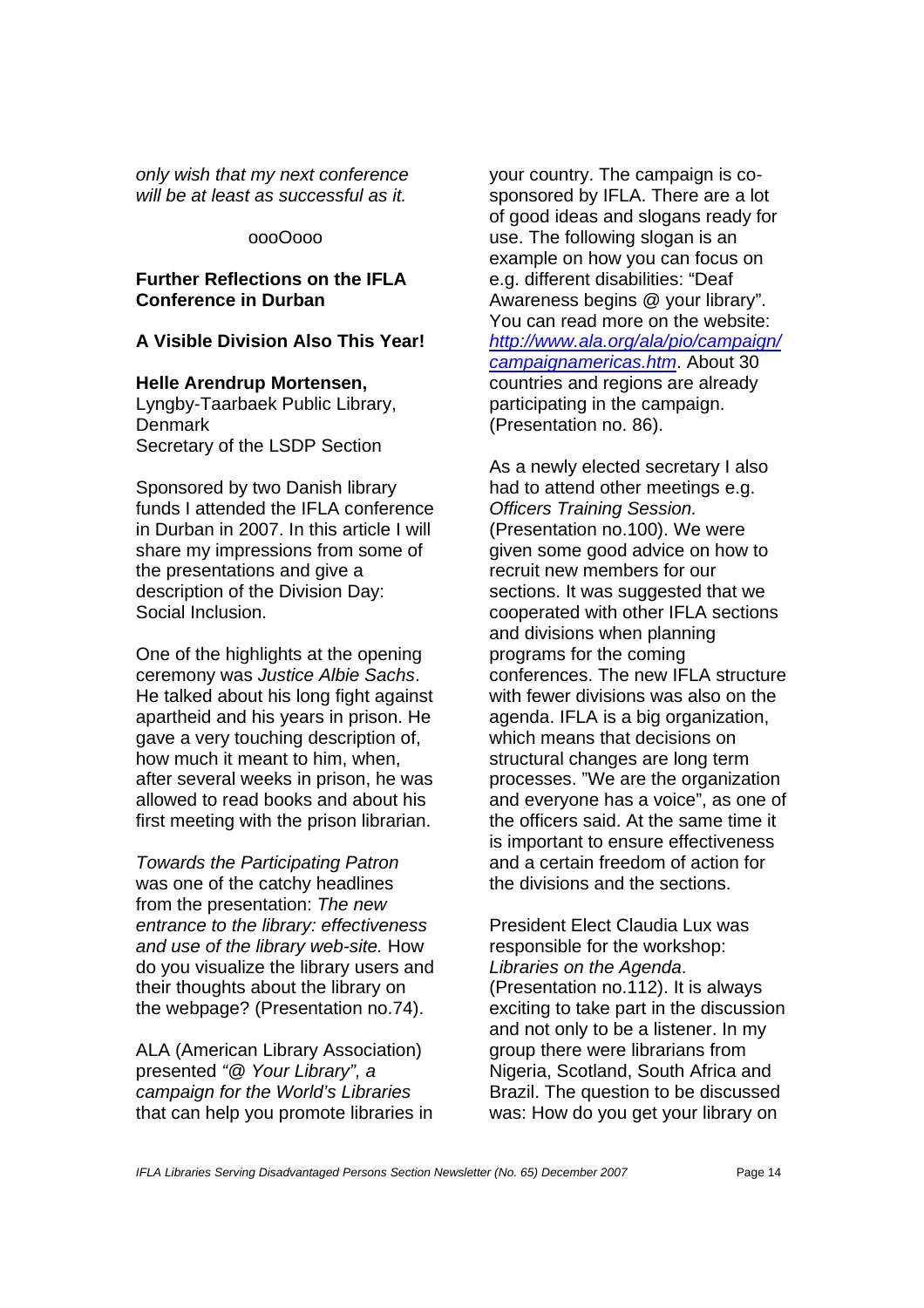the agenda? Someone expressed it in this way: How can you make people say: "Wow! This is the library!" Some of the advice given included:

Don't look like a typical librarian (!) Be innovating Be business like Stay on track with your goals

"How do you handle politicians?" was another question One person suggested that we should approach politicians as partners – not as beggars. The politicians need the library as much as anyone else. Think of what is important for them at the next election and translate the needs of the library to the politicians. Social inclusion is a good statement to present to politicians and this leads into the subject for the Division Day for Division III: Libraries Serving the General Public: *Social inclusion: How can libraries embrace the challenge of reaching out to serve all people in their community?* (Presentation no. 128-1,2,3,4). I will share my impressions of the presentations I attended.

The division day session was organised by four sections: Libraries Serving Disadvantaged Persons, Public Libraries, Library Services to Multicultural Populations and Libraries for Children and Young Adults. Alex Byrne opened the division day session by speaking about "normality" - us and them. The library can not only serve the well known users - we must also try to have encourage people who do not normally use the library e.g. because of social exclusion. Why should we

be bothered with the users that we don't know? Can't we leave them to the social workers? Alex Byrne answered the question relating to the human rights and equal right to information – and the importance of the library service being for everyone.

"From social exclusion to inclusion" was the title of the presentation by Ina Fourie, South Africa. What distinguishes excluded people from those who are included? What do people need in order to make a difference in their lives? Do they have faith in librarians? The non-users might not know that they need information.

Two "best practice" presentations from China: "Reaching Out to Vulnerable Groups" made a big impression – the first about a library for families and for prisoners and the second a fantastic story about the establishment of a library in the mountains. 7.500 kg. books were carried up the mountain by 300 inhabitants during 4 days. We also heard about other challenges for access to information from other countries such as lack of electricity, crocodiles(!) and weak infrastructure. These challenges always create the feeling of deep respect from a Danish librarian.

Library services to immigrants and how to include them in the libraries e.g. during their meeting with health care, and coaching was another subject during the day. I was unable to participate in the third part of the division day, but one of the last presentations was Young Sook Lee,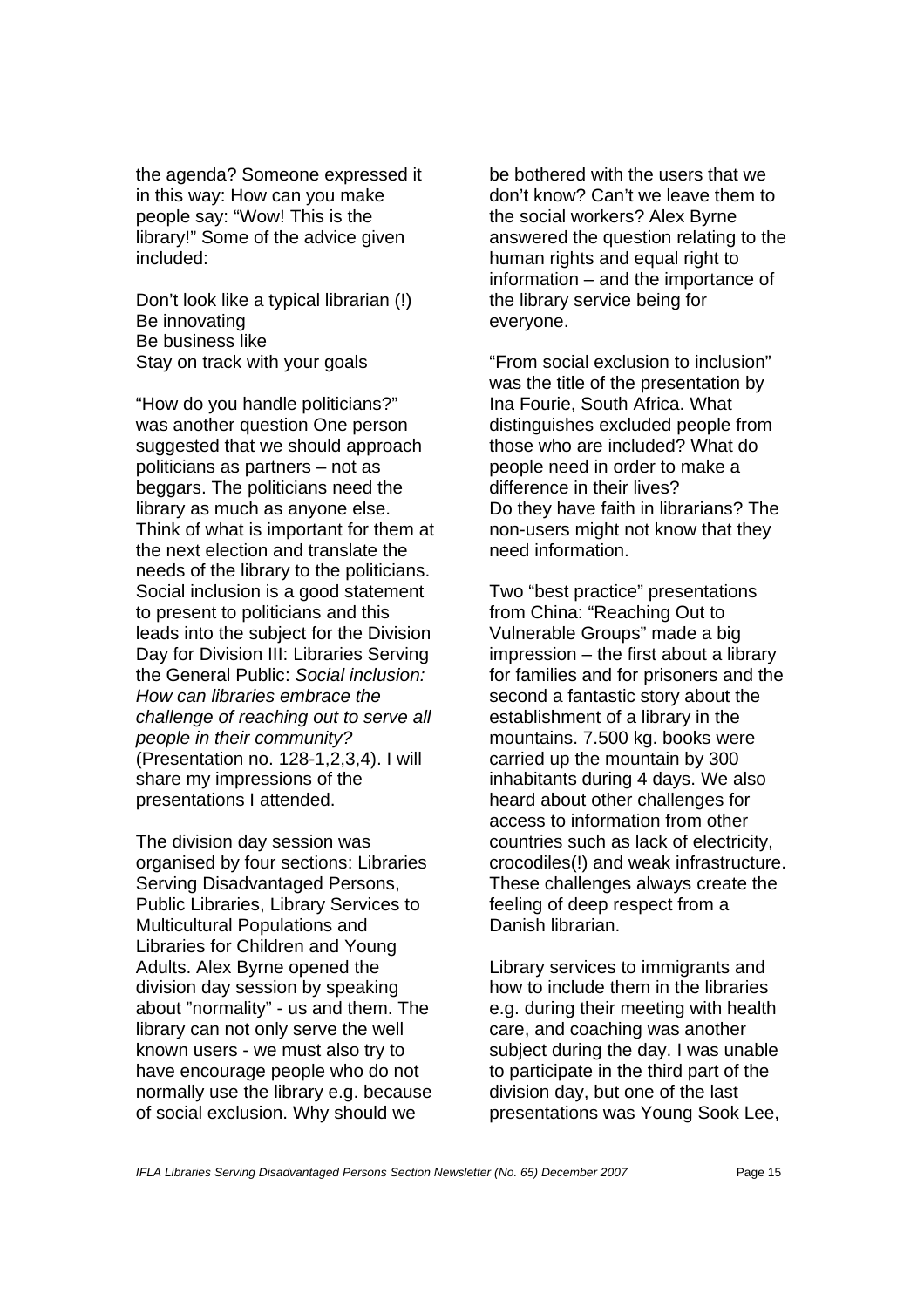Korea from our own section with a very interesting presentation about integrating people with disabilities into mainstream library services.

The division day ended up with a presentation of the IFLA Caterpillar Project. It is a project in Africa supported by IFLA. The" library" contains of a small collection of books and information about HIV/Aids packed in a kind of small cupboard – where you open the doors and there is the library.

In my opinion, the division day was a great idea and the subject: Social inclusion was very relevant for our section. Unfortunately, we had no opportunity to promote our section as exhibition space was lacking. The working group accepted 19 papers out of about 40 and there were 17 presentations, and it had been a difficult job to select the papers for the day. Another indication of the success of the day.

The conference room was very big, so it might have looked spacious related to attendees, but it is my impression that there were a lot of visitors during the day. It was successful in creating a kind of dialogue with the audience in spite of the very big auditorium and some technical problems. In my opinion a division day might be a possibility every second or every third year.



Dunja-Maria's Poster Session

LSDP were represented by 3 posters at the poster session this year: The Right to Literacy and Knowledge by Dunja-Maria Gabriel (represented by a colleague) no.18, Model Prison Libraries by Vibeke Lehmann no. 36 and Library Services to Persons with Dementia. A presentation of: Guidelines for Library Services to persons with Dementia written together with Gyda Skat Nielsen, Corresponding member of LSDP by Helle Arendrup Mortensen no. 60.



Helle's Poster Session

Library visits in the townships in Durban was another fantastic experience as well as the nature and the meeting with the South Africans, but that is another story.

oooOooo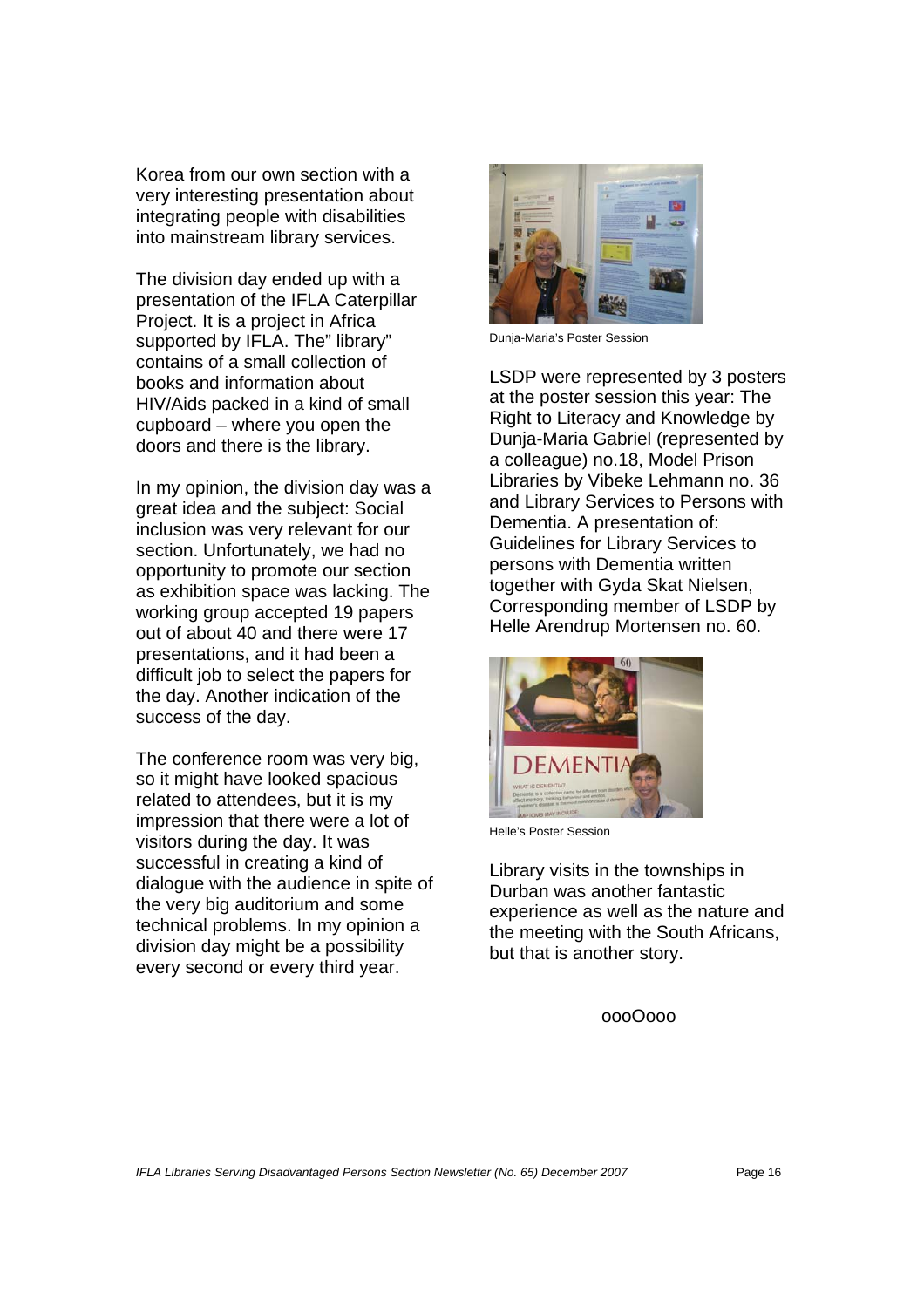#### **Introducing…**

*In each issue of the LSDP Newsletter we hope to include information about members of the Section's Standing Committee. This issue introduces Veronica L.C. Stevenson-Moudamane.* 

Veronica is currently the Junior Services Librarian for the City of Danbury in Connecticut. She's been a librarian for over 17-years and has worked as an academic librarian, an adjunct lecturer on library skills; as well as an adult services librarian for public libraries.

Professionally, Veronica is an active member of many national and statewide associations and committees, and is currently serving on The American Library Association's New Member's Roundtable Governance Committee; as well as co-chair of the Mentoring Committee. Additionally, Veronica has written numerous articles on timely librarianship issues; and has contributed chapters to two published monographs; and is currently under contract to publish her first book for Libraries Unlimited in 2009.

Veronica is pleased to have been appointed to IFLA'S LSDP's Standing Committee as the Committee's mission and function is a natural fit into her position on providing service and accessibility to all persons within the community. Veronica looks forward to working within the LSDP Committee and working with fellow IFLA Committees during her tenure.

When not working, Veronica is an interior decorator fanatic and loves transforming spaces with hidden potential into wonderful places to live and work. Veronica also loves traveling. Her life goals are to visit all 50 of the United States by the age of 50; as well as the world's continents; although, admittedly, she says a visit to Antarctica might never be realized.

oooOooo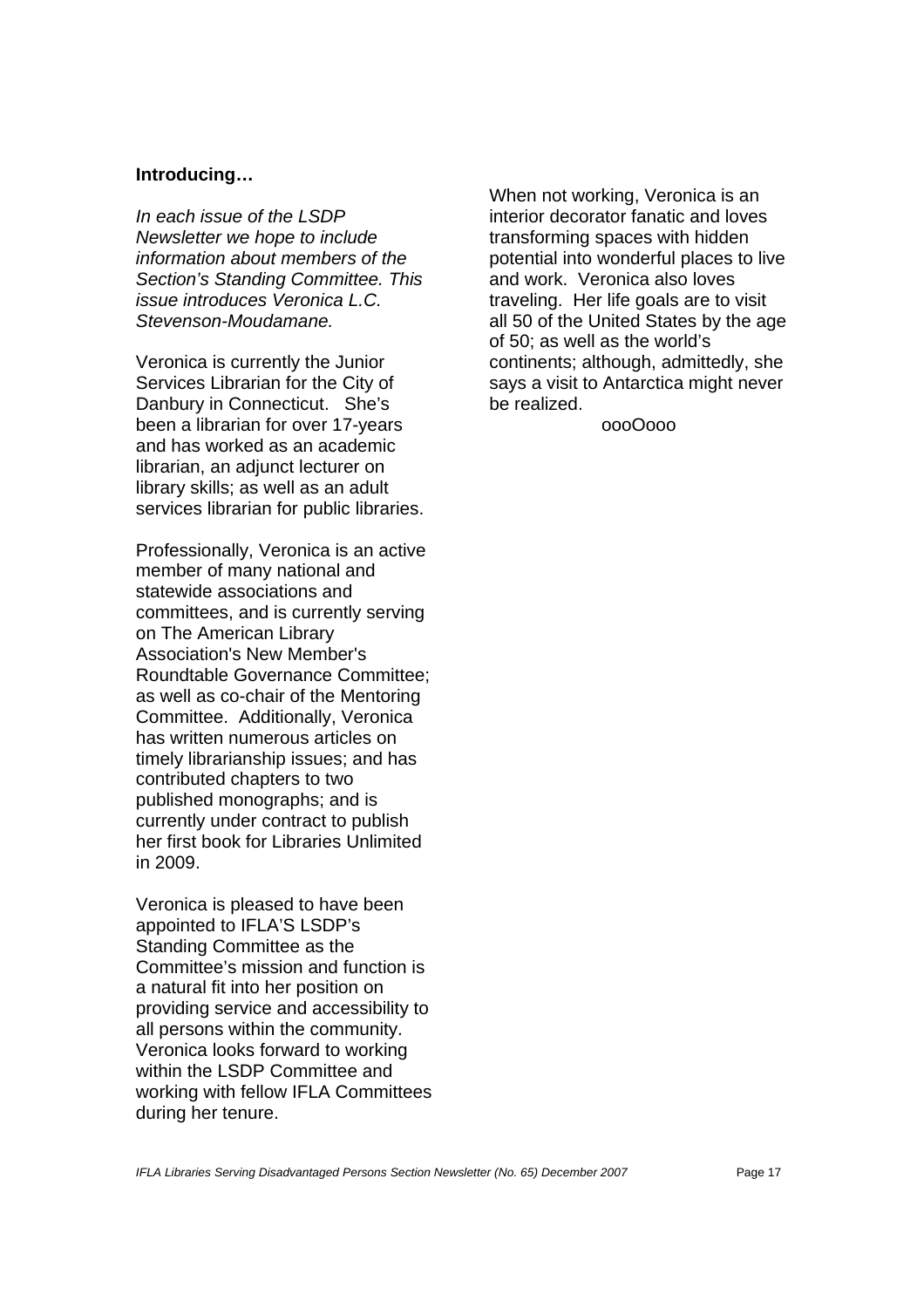# **LSDP Standing Committee 2005/06**

# **Chair and Treasurer**

Tone Eli Moseid Norwegian Archive, Library and Museum Authority Box 8145 Dep., N-0033 Oslo Norway Tone.Moseid@abm-utvikling.no

#### **Secretary**

Helle Arendrup Mortensen Lyngby-Taarbaek Kommunes Biblioteker Lyngby Hovedgade 28 2800 Kgs Lyngby, Denmark hmo@ltk.dk

# **Newsletter Editor/Information Officer**

Margaret E.S. Forrest 25A Lygon Road, Edinburgh EH16 5QD Scotland, UK m.e.s.forrest@dundee.ac.uk

# **Committee Members**

Maria Angela Barlotti Provincia de Ravenna, Servizio Biblioteche Garatoni, 6 48100 Ravenna, Italy abarlotti@mail.provincia.ra.it

Martin Dowding University of British Columbia, School of Library & Archival and Inf. **Studies** 6190 Agronomy Rd. Vancouver V6T 1Z3, Canada dowdingm@interchange.ubc.ca

Corinne de Munain, Ministère de la Culture et de la Communication 182 Rue St. Honoré 75033 Paris Cedex 1, France Corinne.de-munain@culture.gouv.fr

Ramatoulaye Fofana- Sevestre Bibliothèque Publique d'Information 25, rue de Renard 75197 Paris Cedex 04 **France** fofana@bpi.fr

Dunja Marija Gabriel CLA, National and University Library Hrvatske Bratske Zajednice 4 10 000 Zagreb Croatia dgabriel@nsk.hr

Claudie Guerin Hopitaux de Paris 10 rue des Fosses St. Marcel 75005 Paris, France claudie.guerin@dfc.aphp.fr

Yu Kikuchi Japan Hospital Patients' Library Association 2227-1 Okura, Machida-shi 195-0062 Tokyo, Japan libraryp@mse.biglobe.ne.jp

Edwin Qobose University of Botswana Library Post Bag 00390 Gaborone, Botswana qobose@mopipi.ub.bw